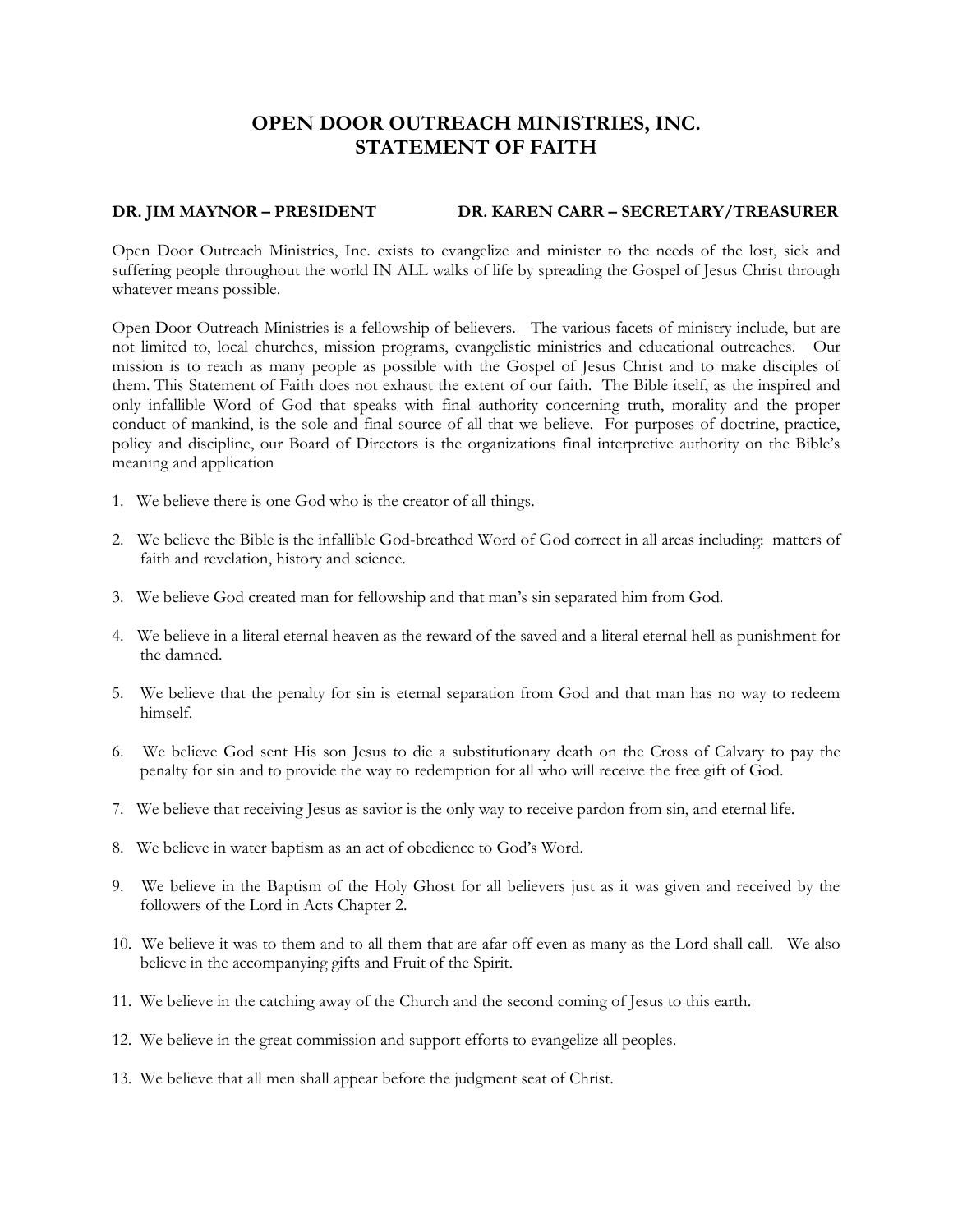### **STATEMENT ON MARRIAGE, GENDER AND SEXUALITY**

We believe that God wonderfully and immutably creates each person as male or female. These two distinct, complementary genders together reflect the image and nature of God. (Gen 1:26-27.) Rejection of one's biological sex is a rejection of the image of God within that person. We believe that the term "marriage" has only one meaning: the uniting of one man and one woman in a single, exclusive union, as delineated in Scripture. (Gen 2:18-25.) We believe that God intends sexual intimacy to occur only between a man and a woman who are married to each other. (1 Cor 6:18; 7:2-5; Heb 13:4.) We believe that God has commanded that no intimate sexual activity be engaged in outside of a marriage between a man and a woman. We believe that any form of sexual immorality (including adultery, fornication, homosexual behavior, bisexual conduct, bestiality, incest, and use of pornography) is sinful and offensive to God. (Matt 15:18-20; 1 Cor 6:9-10.) We believe that in order to preserve the function and integrity of the organization, and to provide a biblical role model to the members and the community, it is imperative that all persons employed by Open Door Outreach Ministries in any capacity, or who serve as volunteers, agree to and abide by this Statement on Marriage, Gender, and Sexuality. (Matt 5:16; Phil 2:14-16; 1 Thess 5:22.) Any licensed or employed minister who expresses disagreement with this policy or behaves contrary to it will have their licenses immediately terminated. We believe that God offers redemption and restoration to all who confess and forsake their sin, seeking His mercy and forgiveness through Jesus Christ. (Acts 3:19-21; Rom 10:9-10; 1 Cor 6:9-11.) We believe that every person must be afforded compassion, love, kindness, respect, and dignity. (Mark 12:28-31; Luke 6:31.) Hateful and harassing behavior or attitudes directed toward any individual are to be repudiated and are not in accord with Scripture nor the doctrines of Open Door Outreach Ministries Inc.

#### **STATEMENT ON SANCTITY OF HUMAN LIFE**

We believe that all human life is sacred and created by God in His image. Human life is of inestimable worth in all its dimensions, including pre-born babies, the aged, the physically or mentally challenged, and every other stage or condition from conception through natural death. We are therefore called to defend, protect, and value all human life. (Ps 139.)